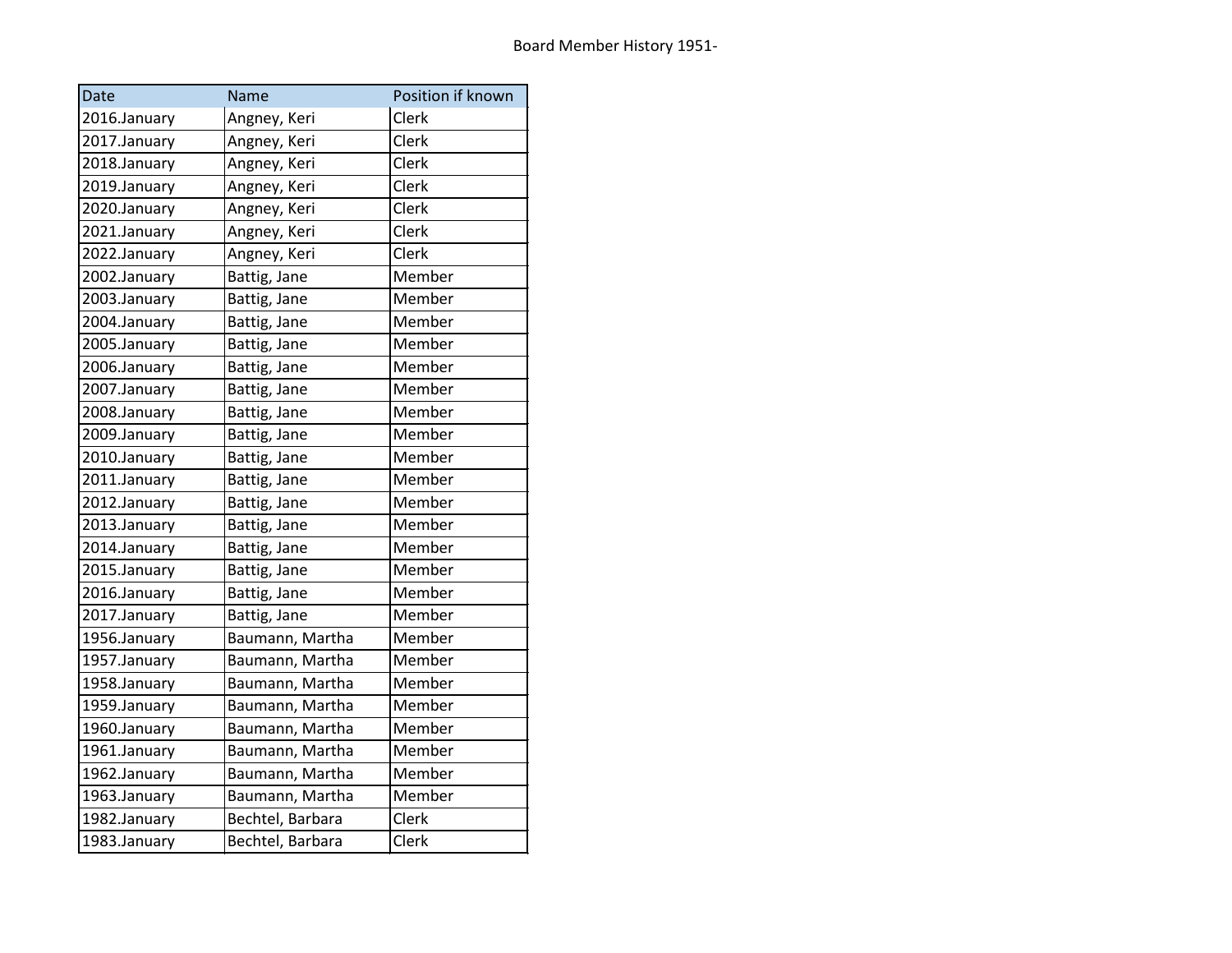| Date         | Name             | Position if known |
|--------------|------------------|-------------------|
| 1984.January | Bechtel, Barbara | Clerk             |
| 1985.January | Bechtel, Barbara | Clerk             |
| 1986.January | Bechtel, Barbara | Clerk             |
| 1987.January | Bechtel, Barbara | Clerk             |
| 1989.January | Bechtel, Barbara | Clerk             |
| 1989.January | Bechtel, Barbara | Clerk             |
| 1990.January | Bechtel, Barbara | Clerk             |
| 1991.January | Bechtel, Barbara | Clerk             |
| 1992.January | Bechtel, Barbara | Clerk             |
| 1993.January | Bechtel, Barbara | Clerk             |
| 1994.January | Bechtel, Barbara | Clerk             |
| 1995.January | Bechtel, Barbara | Clerk             |
| 1996.January | Bechtel, Barbara | Clerk             |
| 1997.January | Bechtel, Barbara | Clerk             |
| 1998.January | Bechtel, Barbara | Clerk             |
| 1999.January | Bechtel, Barbara | Clerk             |
| 2000.January | Bechtel, Barbara | Clerk             |
| 2001.January | Bechtel, Barbara | Clerk             |
| 2002.January | Bechtel, Barbara | Clerk             |
| 2003.January | Bechtel, Barbara | Clerk             |
| 2004.January | Bechtel, Barbara | Clerk             |
| 2005.January | Bechtel, Barbara | Clerk             |
| 2006.January | Bechtel, Barbara | Clerk             |
| 2007.January | Bechtel, Barbara | Clerk             |
| 2008.January | Bechtel, Barbara | Clerk             |
| 2009.January | Bechtel, Barbara | Clerk             |
| 2010.January | Bechtel, Barbara | Clerk             |
| 1990.January | Becker, Barbara  | Member            |
| 1991.January | Becker, Barbara  | Member            |
| 1992.January | Becker, Barbara  | Member            |
| 1993.January | Becker, Barbara  | Member            |
| 1994.January | Becker, Barbara  | Member            |
| 1995.January | Becker, Barbara  | Member            |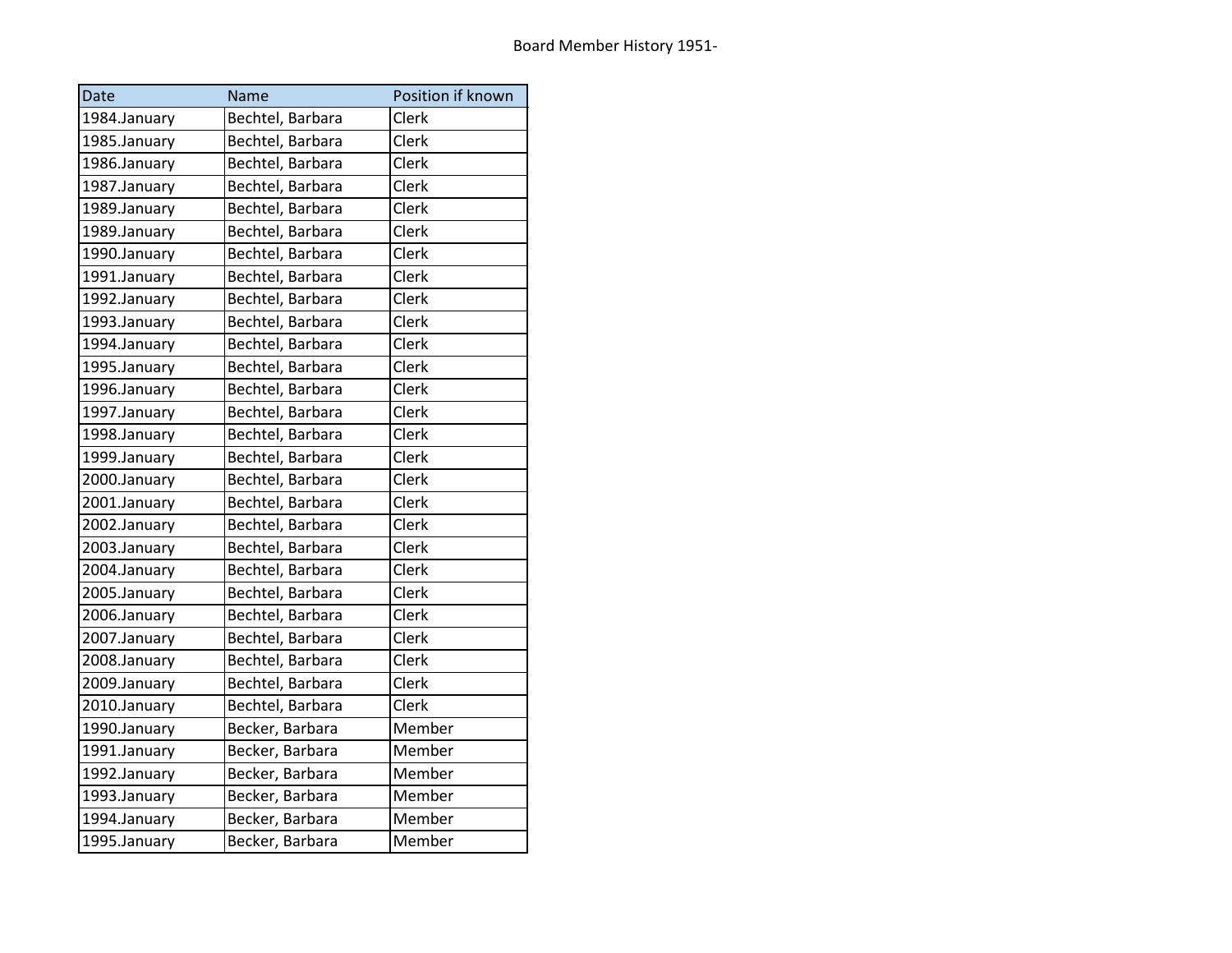| Date         | Name               | Position if known |
|--------------|--------------------|-------------------|
| 1996.January | Becker, Barbara    | Member            |
| 1997.January | Becker, Barbara    | Member            |
| 1998.January | Becker, Barbara    | Member            |
| 1999.January | Becker, Barbara    | Member            |
| 2000.January | Becker, Barbara    | Member            |
| 2001.January | Becker, Barbara    | Member            |
| 2004.January | Becker, Dwayne     | Member            |
| 2005.January | Becker, Dwayne     | Member            |
| 2006.January | Becker, Dwayne     | Member            |
| 2007.January | Becker, Dwayne     | Member            |
| 2008.January | Becker, Dwayne     | Member            |
| 2009.January | Becker, Dwayne     | Member            |
| 2010.January | Becker, Dwayne     | Member            |
| 2011.January | Becker, Dwayne     | Member            |
| 2012.January | Becker, Dwayne     | Member            |
| 2013.January | Becker, Dwayne     | Member            |
| 2014.January | Becker, Dwayne     | Member            |
| 2015.January | Becker, Dwayne     | Member            |
| 1980.January | Beecheler, William | Member            |
| 1981.January | Beecheler, William | Member            |
| 1982.January | Beecheler, William | Member            |
| 1983.January | Beecheler, William | Member            |
| 1984.January | Beecheler, William | Member            |
| 1985.January | Beecheler, William | Member            |
| 1986.January | Beecheler, William | Member            |
| 1987.January | Beecheler, William | Member            |
| 1988.January | Beecheler, William | Member            |
| 1989.January | Beecheler, William | Member            |
| 1990.January | Beecheler, William | Member            |
| 1991.January | Beecheler, William | Member            |
| 1992.January | Beecheler, William | Member            |
| 1993.January | Beecheler, William | Member            |
| 1994.January | Beecheler, William | Member            |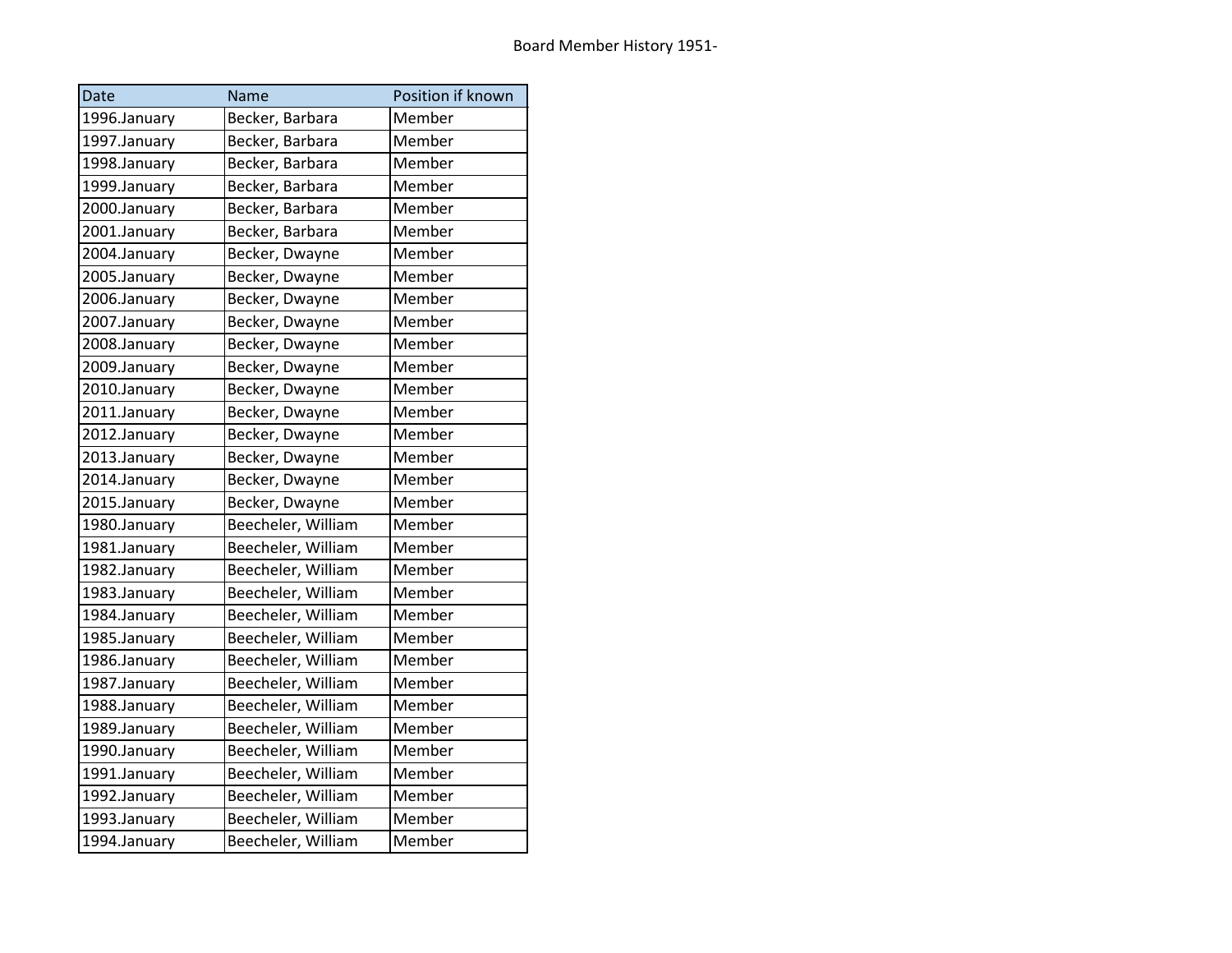| Date         | Name               | Position if known |
|--------------|--------------------|-------------------|
| 1995.January | Beecheler, William | Member            |
| 1958.January | Blackwell, Arthur  | Member            |
| 1959.January | Blackwell, Arthur  | Member            |
| 1960.January | Blackwell, Arthur  | Member            |
| 1961.January | Blackwell, Arthur  | Member            |
| 1962.January | Blackwell, Arthur  | Member            |
| 1963.January | Blackwell, Arthur  | Member            |
| 1964.January | Blackwell, Arthur  | Member            |
| 1965.January | Blackwell, Arthur  | Member            |
| 1966.January | Blackwell, Arthur  | Member            |
| 1967.January | Blackwell, Arthur  | Member            |
| 1968.January | Blackwell, Arthur  | Member            |
| 1969.January | Blackwell, Arthur  | Member            |
| 1970.January | Blackwell, Arthur  | Member            |
| 1971.January | Blackwell, Arthur  | Member            |
| 1972.January | Blackwell, Arthur  | Member            |
| 1973.January | Blackwell, Arthur  | Member            |
| 1951.January | Born, Howard       | Member            |
| 1952.January | Born, Howard       | Member            |
| 1953.January | Born, Howard       | Member            |
| 1954.January | Born, Howard       | Member            |
| 1955.January | Born, Howard       | Member            |
| 1956.January | Born, Howard       | Member            |
| 1957.January | Born, Howard       | Member            |
| 1973.January | Bradford, Harold   | Member            |
| 1974.January | Bradford, Harold   | Member            |
| 1975.January | Bradford, Harold   | Member            |
| 1976.January | Bradford, Harold   | Member            |
| 1977.January | Bradford, Harold   | Member            |
| 1978.January | Bradford, Harold   | Member            |
| 1979.January | Bradford, Harold   | Member            |
| 1951.January | Brumby, Lyndon     | Member            |
| 1952.January | Brumby, Lyndon     | Member            |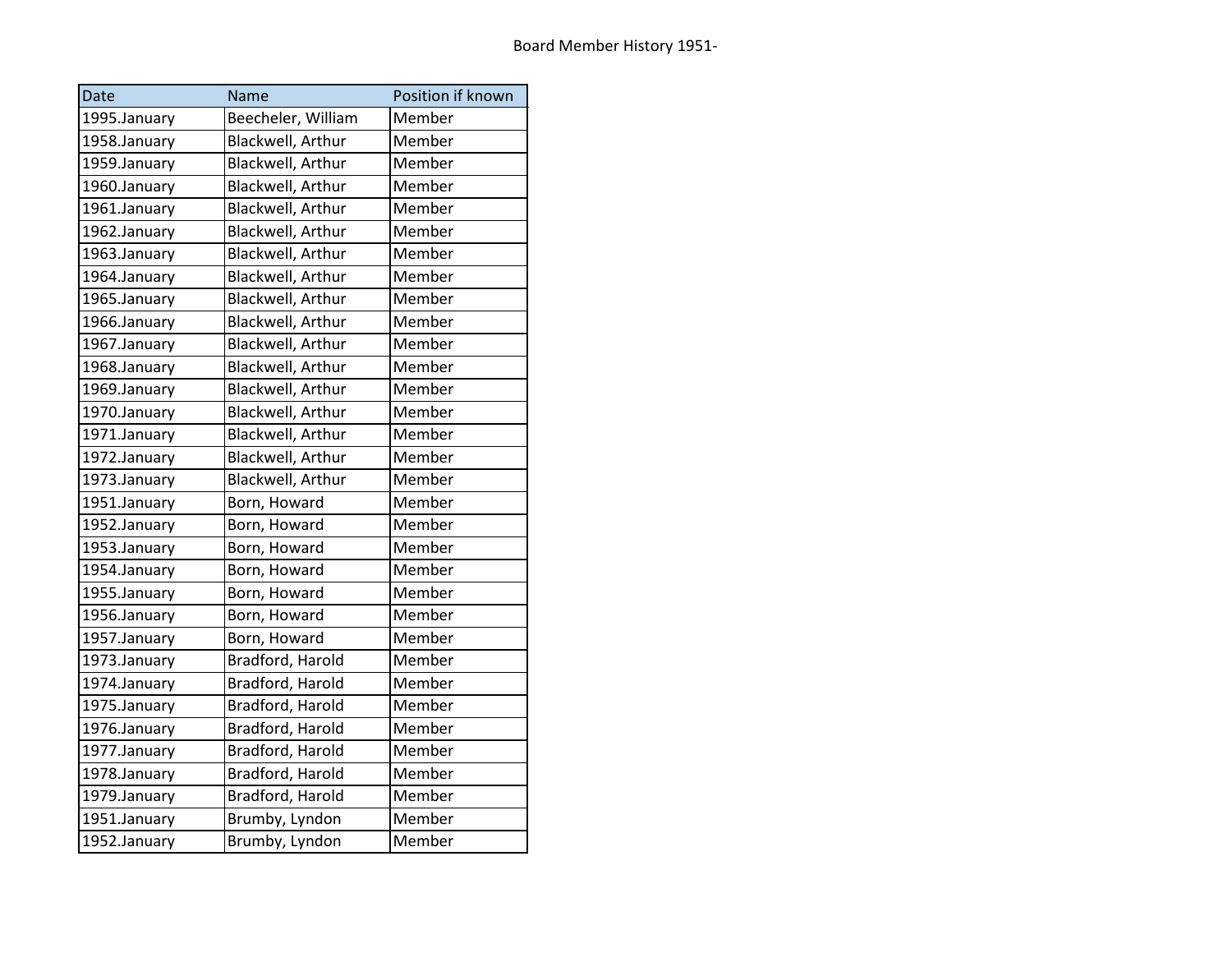| Date         | Name             | Position if known |
|--------------|------------------|-------------------|
| 1964.January | Buchs, Bernard   | Member            |
| 1965.January | Buchs, Bernard   | Member            |
| 1966.January | Buchs, Bernard   | Member            |
| 1967.January | Buchs, Bernard   | Member            |
| 1968.January | Buchs, Bernard   | Member            |
| 1969.January | Buchs, Bernard   | Member            |
| 1970.January | Buchs, Bernard   | Member            |
| 1971.January | Buchs, Bernard   | Member            |
| 1972.January | Buchs, Bernard   | Member            |
| 1973.January | Buchs, Bernard   | Member            |
| 1974.January | Buchs, Bernard   | Member            |
| 1975.January | Buchs, Bernard   | Member            |
| 1976.January | Buchs, Bernard   | Member            |
| 1977.January | Buchs, Bernard   | Member            |
| 1978.January | Buchs, Bernard   | Member            |
| 1979.January | Buchs, Bernard   | Member            |
| 1980.January | Buchs, Bernard   | Member            |
| 1981.January | Buchs, Bernard   | Member            |
| 1982.January | Buchs, Bernard   | Member            |
| 1983.January | Buchs, Bernard   | Member            |
| 1992.January | Corley, John     | Member            |
| 1993.January | Corley, John     | Member            |
| 1994.January | Corley, John     | Member            |
| 1995.January | Corley, John     | Member            |
| 1996.January | Corley, John     | Member            |
| 1997.January | Corley, John     | Member            |
| 1998.January | Corley, John     | Member            |
| 1999.January | Corley, John     | Member            |
| 1976.January | Cutcher, William | Member            |
| 1977.January | Cutcher, William | Member            |
| 1978.January | Cutcher, William | Member            |
| 1979.January | Cutcher, William | Member            |
| 1980.January | Cutcher, William | Member            |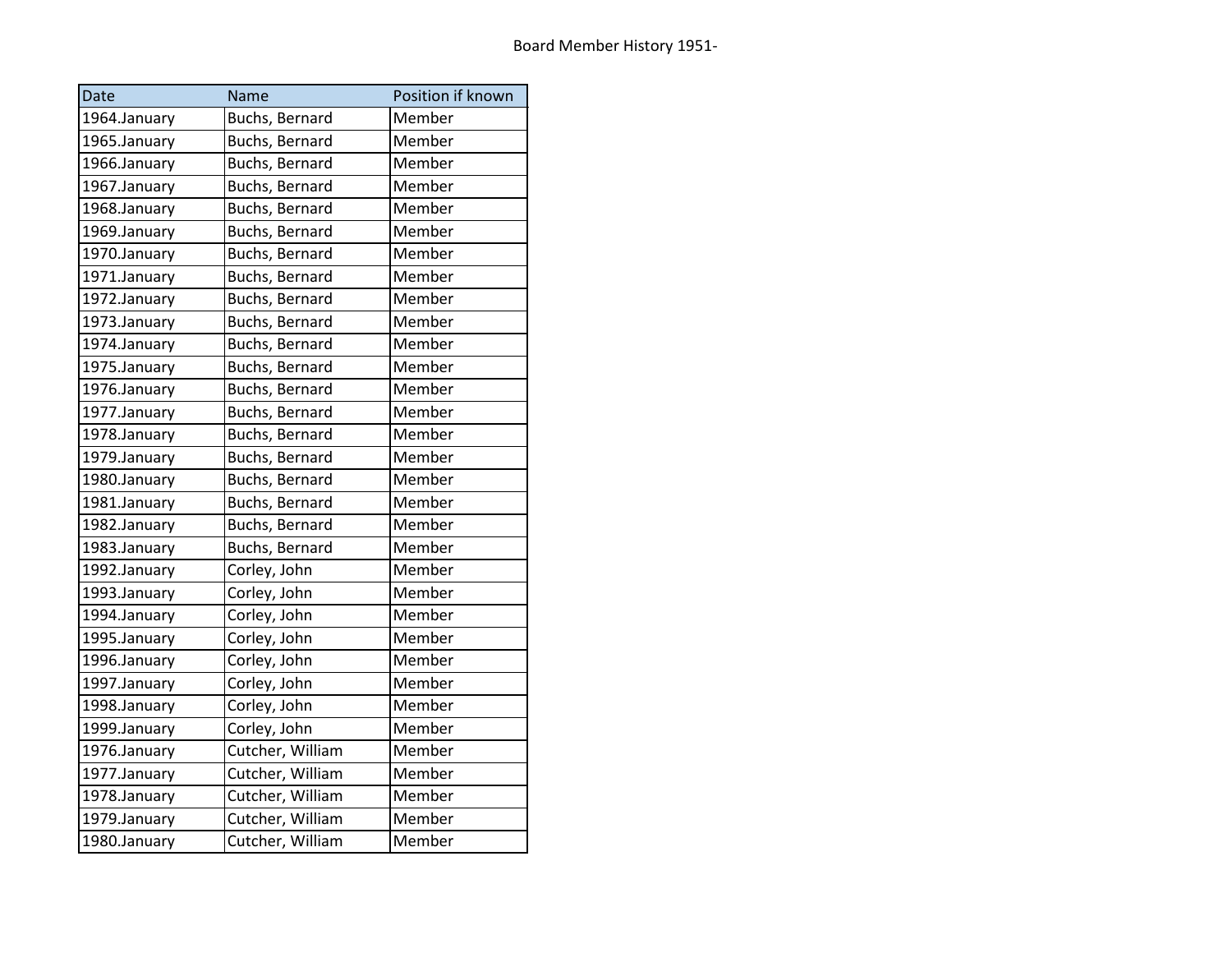| Date         | Name                | Position if known |
|--------------|---------------------|-------------------|
| 2018.January | Danicki, Bob        | Member            |
| 2019.January | Danicki, Bob        | Member            |
| 2020.January | Danicki, Bob        | Member            |
| 2021.January | Danicki, Bob        | Member            |
| 2000.January | Deichler, Linda     | Member            |
| 2001.January | Deichler, Linda     | Member            |
| 2002.January | Deichler, Linda     | Member            |
| 2003.January | Deichler, Linda     | Member            |
| 1960.January | Dellifield, Maynard | Member            |
| 1961.January | Dellifield, Maynard | Member            |
| 1962.January | Dellifield, Maynard | Member            |
| 1963.January | Dellifield, Maynard | Member            |
| 1993.January | Doane, Fran         | Member            |
| 1994.January | Doane, Fran         | Member            |
| 1995.January | Doane, Fran         | Member            |
| 1996.January | Doane, Fran         | Member            |
| 1997.January | Doane, Fran         | Member            |
| 1998.January | Doane, Fran         | Member            |
| 1999.January | Doane, Fran         | Member            |
| 2000.January | Doane, Fran         | Member            |
| 2001.January | Doane, Fran         | Member            |
| 2013.January | Gibson, Ben         | Member            |
| 2014.January | Gibson, Ben         | Member            |
| 2015.January | Gibson, Ben         | Member            |
| 2016.January | Gibson, Ben         | Member            |
| 2017.January | Gibson, Ben         | Member            |
| 2018.January | Gibson, Ben         | Member            |
| 2019.January | Gibson, Ben         | Member            |
| 2020.January | Gibson, Ben         | Member            |
| 2021.January | Gibson, Ben         | Member            |
| 2022.January | Gibson, Ben         | Member            |
| 1998.January | Goode, Terry        | Member            |
| 1999.January | Goode, Terry        | Member            |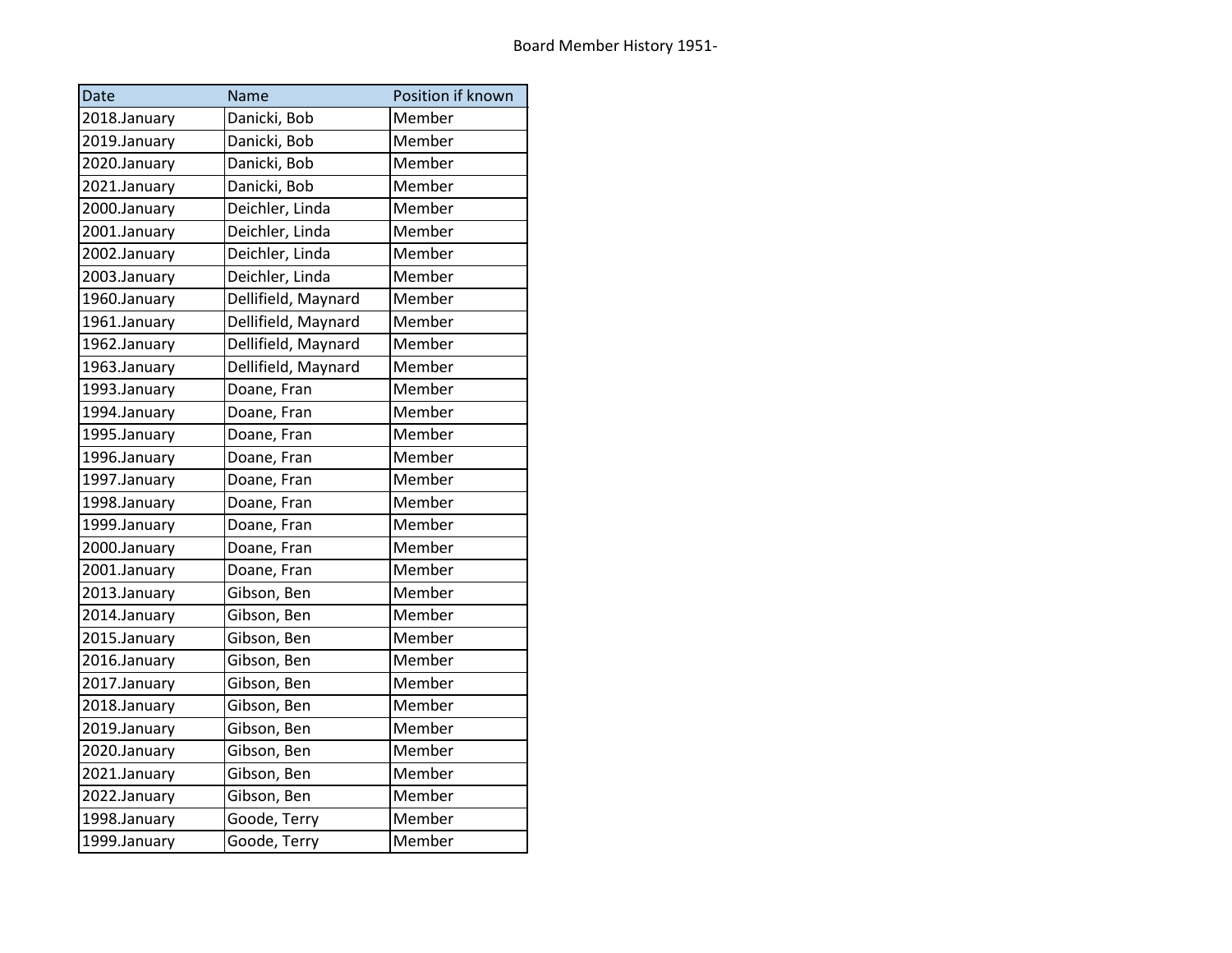| <b>Date</b>  | Name              | Position if known |
|--------------|-------------------|-------------------|
| 2000.January | Goode, Terry      | Member            |
| 1951.January | Groot, Griffin    | Member            |
| 1952.January | Groot, Griffin    | Member            |
| 2022.January | Gundersen, Ellen  | Member            |
| 1987.January | Heuring, Donald   | Member            |
| 1988.January | Heuring, Donald   | Member            |
| 1989.January | Heuring, Donald   | Member            |
| 1990.January | Heuring, Donald   | Member            |
| 1991.January | Heuring, Donald   | Member            |
| 1974.January | Holt, Dwight      | Member            |
| 1975.January | Holt, Dwight      | Member            |
| 1976.January | Holt, Dwight      | Member            |
| 1977.January | Holt, Dwight      | Member            |
| 1978.January | Holt, Dwight      | Member            |
| 1979.January | Holt, Dwight      | Member            |
| 1980.January | Holt, Dwight      | Member            |
| 1981.January | Holt, Dwight      | Member            |
| 1982.January | Holt, Dwight      | Member            |
| 1983.January | Holt, Dwight      | Member            |
| 1984.January | Holt, Dwight      | Member            |
| 1985.January | Holt, Dwight      | Member            |
| 1986.January | Holt, Dwight      | Member            |
| 1987.January | Holt, Dwight      | Member            |
| 1988.January | Holt, Dwight      | Member            |
| 1989.January | Holt, Dwight      | Member            |
| 1990.January | Holt, Dwight      | Member            |
| 1991.January | Holt, Dwight      | Member            |
| 1992.January | Holt, Dwight      | Member            |
| 1986.January | Hunsinger, Donald | Member            |
| 1987.January | Hunsinger, Donald | Member            |
| 1990.January | Hunsinger, Donald | Member            |
| 1991.January | Hunsinger, Donald | Member            |
| 1992.January | Hunsinger, Donald | Member            |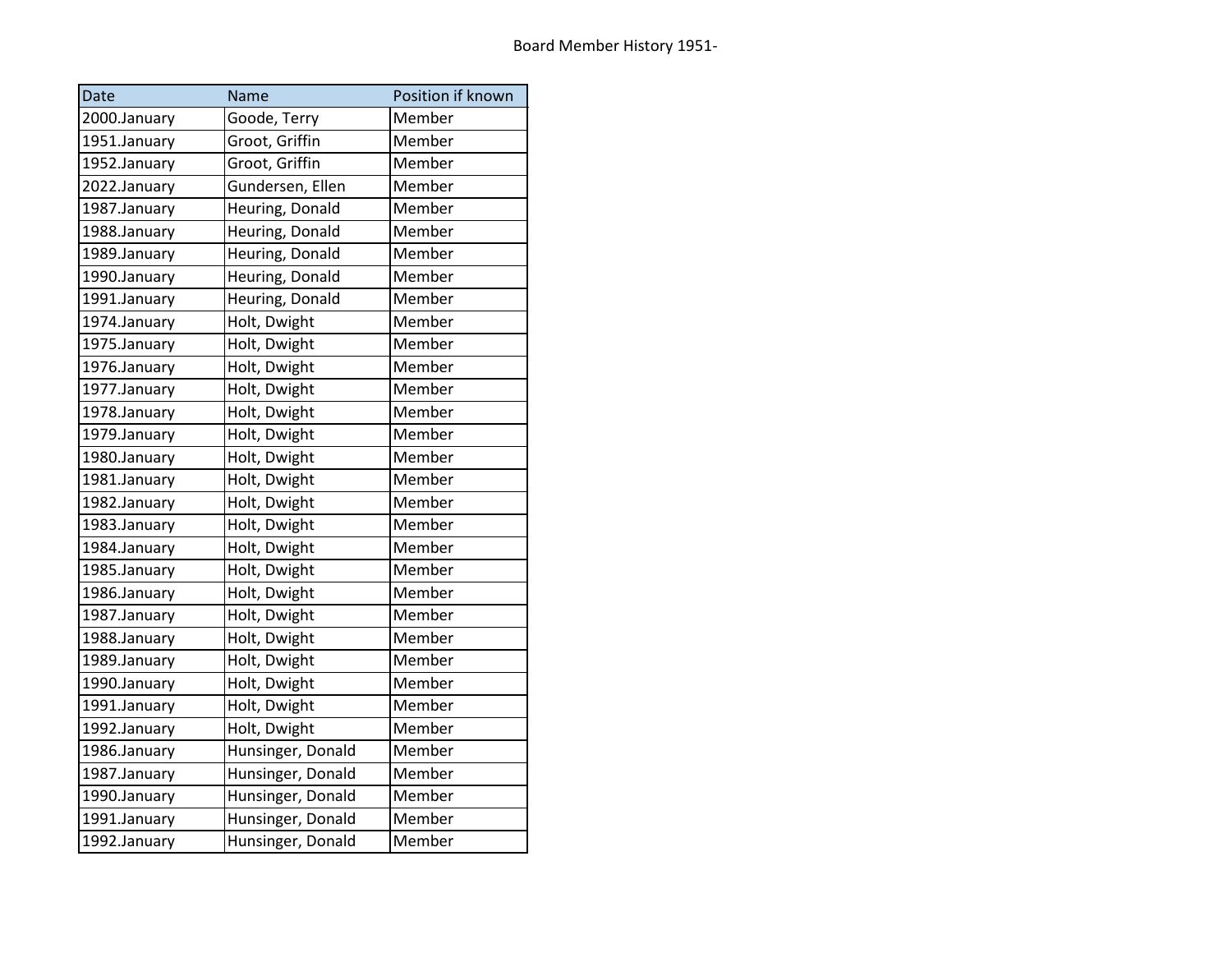| <b>Date</b>  | Name              | Position if known |
|--------------|-------------------|-------------------|
| 1993.January | Hunsinger, Donald | Member            |
| 1994.January | Hunsinger, Donald | Member            |
| 1995.January | Hunsinger, Donald | Member            |
| 1996.January | Hunsinger, Donald | Member            |
| 1997.January | Hunsinger, Donald | Member            |
| 2001.January | Hunsinger, Donald | Member            |
| 2002.January | Hunsinger, Donald | Member            |
| 2003.January | Hunsinger, Donald | Member            |
| 2004.January | Hunsinger, Donald | Member            |
| 2005.January | Hunsinger, Donald | Member            |
| 1952.January | Knott, Paul       | Member            |
| 1953.January | Knott, Paul       | Member            |
| 1954.January | Knott, Paul       | Member            |
| 1955.January | Knott, Paul       | Member            |
| 1956.January | Knott, Paul       | Member            |
| 1957.January | Knott, Paul       | Member            |
| 1958.January | Knott, Paul       | Member            |
| 1959.January | Knott, Paul       | Member            |
| 2000.January | Kovach, William   | Member            |
| 2001.January | Kovach, William   | Member            |
| 2002.January | Kovach, William   | Member            |
| 2003.January | Kovach, William   | Member            |
| 2004.January | Kudela, Ken       | Member            |
| 2005.January | Kudela, Ken       | Member            |
| 2006.January | Kudela, Ken       | Member            |
| 2007.January | Kudela, Ken       | Member            |
| 2008.January | Kudela, Ken       | Member            |
| 2009.January | Kudela, Ken       | Member            |
| 2010.January | Kudela, Ken       | Member            |
| 2011.January | Kudela, Ken       | Member            |
| 1952.January | Lees, J.R.        | Clerk             |
| 1953.January | Lees, J.R.        | Clerk             |
| 1954.January | Lees, J.R.        | Clerk             |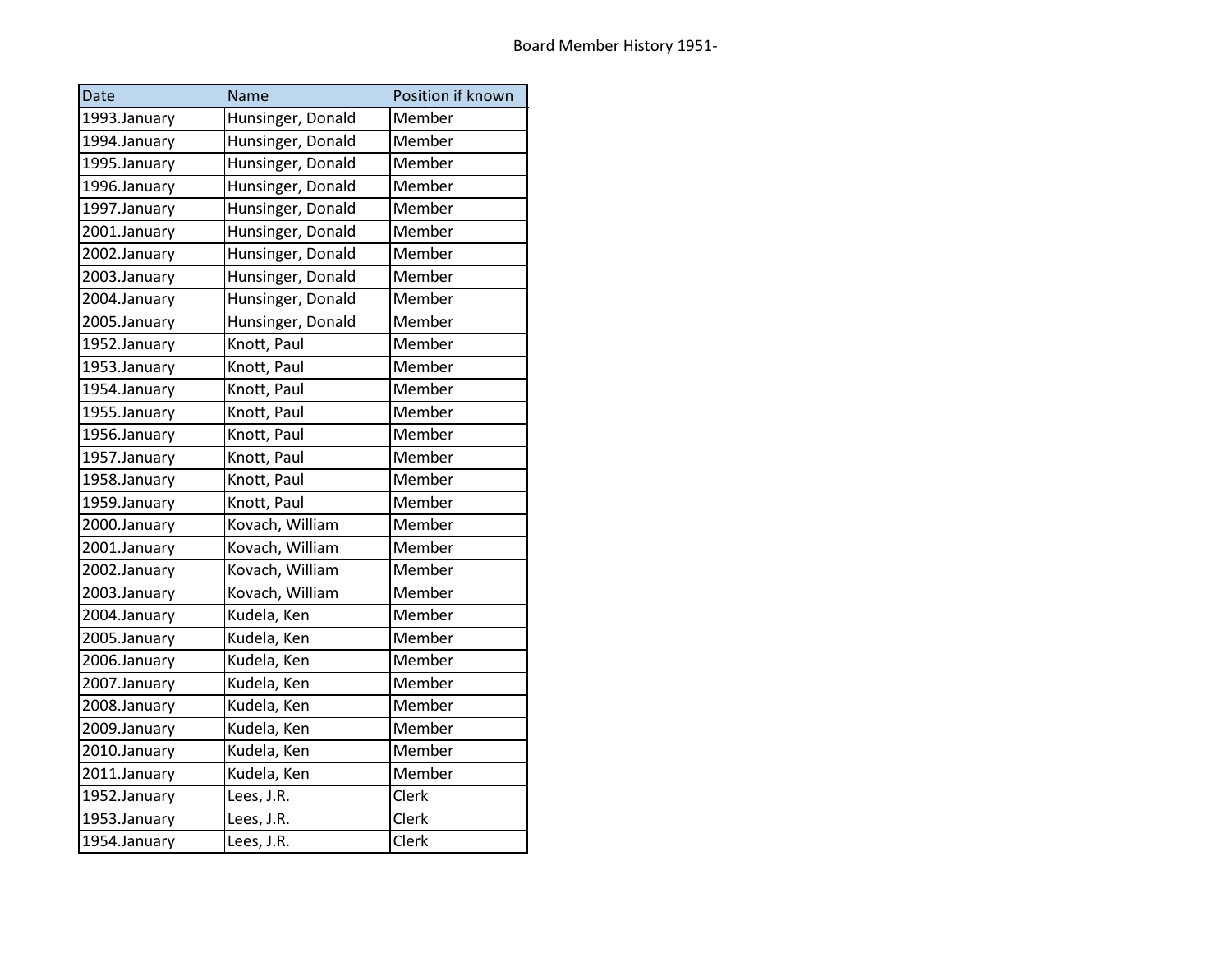| Date         | <b>Name</b>     | Position if known |
|--------------|-----------------|-------------------|
| 1955.January | Lees, J.R.      | Clerk             |
| 1956.January | Lees, Viola     | Clerk             |
| 1957.January | Lees, Viola     | Clerk             |
| 1958.January | Lees, Viola     | Clerk             |
| 1959.January | Lees, Viola     | Clerk             |
| 1960.January | Lees, Viola     | Clerk             |
| 1961.January | Lees, Viola     | Clerk             |
| 1962.January | Lees, Viola     | Clerk             |
| 1963.January | Lees, Viola     | Clerk             |
| 1964.January | Lees, Viola     | Clerk             |
| 1965.January | Lees, Viola     | Clerk             |
| 1966.January | Lees, Viola     | Clerk             |
| 1967.January | Lees, Viola     | Clerk             |
| 1968.January | Lees, Viola     | Clerk             |
| 1969.January | Lees, Viola     | Clerk             |
| 1970.January | Lees, Viola     | Clerk             |
| 1971.January | Lees, Viola     | Clerk             |
| 1972.January | Lees, Viola     | Clerk             |
| 1973.January | Lees, Viola     | Clerk             |
| 1974.January | Lees, Viola     | Clerk             |
| 1975.January | Lees, Viola     | Clerk             |
| 1976.January | Lees, Viola     | Clerk             |
| 1977.January | Lees, Viola     | Clerk             |
| 1978.January | Lees, Viola     | Clerk             |
| 1979.January | Lees, Viola     | Clerk             |
| 1980.January | Lees, Viola     | Clerk             |
| 1981.January | Lees, Viola     | Clerk             |
| 1951.January | May, E.J.       | Clerk             |
| 2011.January | McCracken, Brad | Clerk             |
| 2012.January | McCracken, Brad | Clerk             |
| 2013.January | McCracken, Brad | Clerk             |
| 2014.January | McCracken, Brad | Clerk             |
| 2015.January | McCracken, Brad | Clerk             |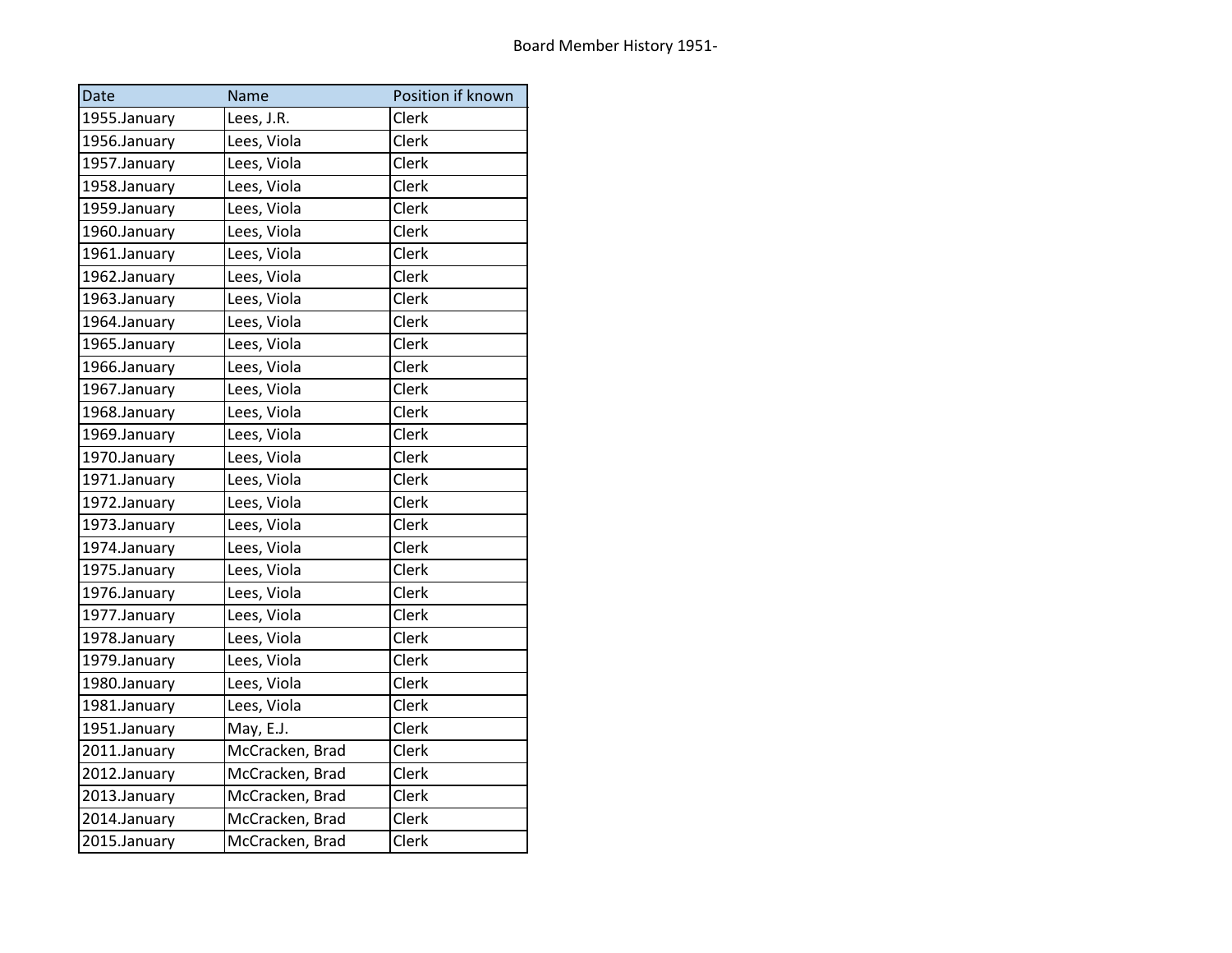| Date         |      | Name           | Position if known |
|--------------|------|----------------|-------------------|
| 1951.January |      | McQueen, Norma | Member            |
| 1982.January |      | Milks, Maureen | Member            |
| 1983.January |      | Milks, Maureen | Member            |
| 1984.January |      | Milks, Maureen | Member            |
| 1985.January |      | Milks, Maureen | Member            |
| 1964.January |      | Murphey, Louis | Member            |
| 1965.January |      | Murphey, Louis | Member            |
| 1966.January |      | Murphey, Louis | Member            |
| 1967.January |      | Murphey, Louis | Member            |
| 1968.January |      | Murphey, Louis | Member            |
| 1969.January |      | Murphey, Louis | Member            |
| 1970.January |      | Murphey, Louis | Member            |
| 1971.January |      | Murphey, Louis | Member            |
| 1972.January |      | Murphey, Louis | Member            |
| 1973.January |      | Murphey, Louis | Member            |
| 1974.January |      | Murphey, Louis | Member            |
| 1975.January |      | Murphey, Louis | Member            |
| 2016.January |      | Myers, Tom     | Member            |
| 2017.January |      | Myers, Tom     | Member            |
| 2018.January |      | Myers, Tom     | Member            |
| 2019.January |      | Myers, Tom     | Member            |
| 2020.January |      | Myers, Tom     | Member            |
| 2021.January |      | Myers, Tom     | Vice-President    |
| 2022.January |      | Myers, Tom     | Vice-President    |
| 1951.January |      | Niggle, Melvin | Member            |
| 1952.January |      | Niggle, Melvin | Member            |
| 1953.January |      | Niggle, Melvin | Member            |
| 1954.January |      | Niggle, Melvin | Member            |
| 1955.January |      | Niggle, Melvin | Member            |
|              | 2022 | O'Keefe, Mike  |                   |
| 2012.January |      | O'Keefe, Mike  | Member            |
| 2013.January |      | O'Keefe, Mike  | Member            |
| 2014.January |      | O'Keefe, Mike  | Member            |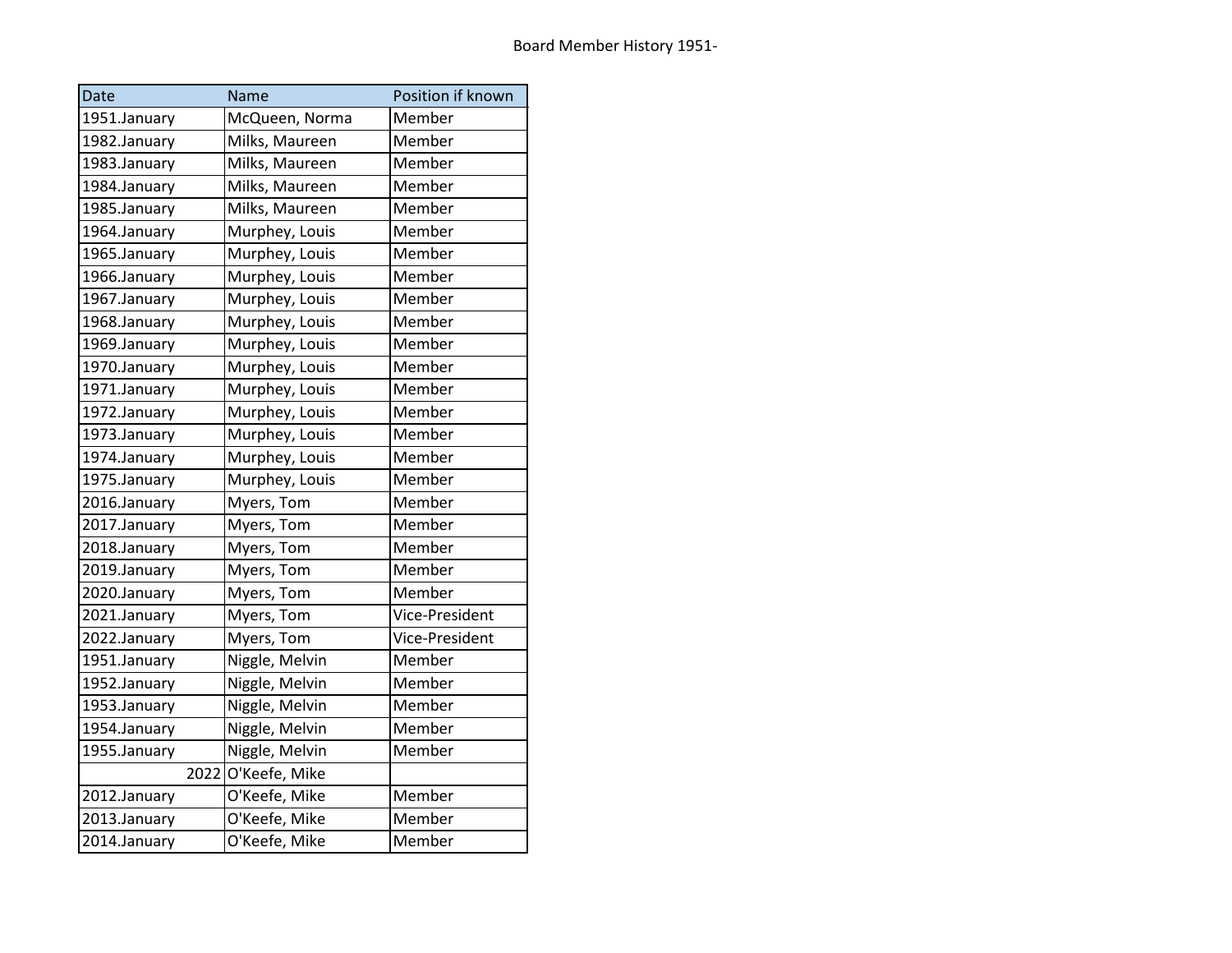| Date         | Name             | Position if known |
|--------------|------------------|-------------------|
| 2015.January | O'Keefe, Mike    | Member            |
| 2016.January | O'Keefe, Mike    | Member            |
| 2017.January | O'Keefe, Mike    | Member            |
| 2018.January | O'Keefe, Mike    | Member            |
| 2019.January | O'Keefe, Mike    | Member            |
| 2020.January | O'Keefe, Mike    | Member            |
| 2021.January | O'Keefe, Mike    | President         |
| 2022.January | O'Keefe, Mike    | President         |
| 1964.January | Ortner, Andrew   | Member            |
| 1965.January | Ortner, Andrew   | Member            |
| 1966.January | Ortner, Andrew   | Member            |
| 1967.January | Ortner, Andrew   | Member            |
| 1968.January | Ortner, Andrew   | Member            |
| 1969.January | Ortner, Andrew   | Member            |
| 1970.January | Ortner, Andrew   | Member            |
| 1971.January | Ortner, Andrew   | Member            |
| 1972.January | Ortner, Andrew   | Member            |
| 2006.January | Ortner, Courtney | Member            |
| 2007.January | Ortner, Courtney | Member            |
| 2008.January | Ortner, Courtney | Member            |
| 2009.January | Ortner, Courtney | Member            |
| 2010.January | Ortner, Courtney | Member            |
| 2011.January | Ortner, Courtney | Member            |
| 2012.January | Ortner, Courtney | Member            |
| 1996.January | Ortner, Donald   | Member            |
| 1997.January | Ortner, Donald   | Member            |
| 1998.January | Ortner, Donald   | Member            |
| 1999.January | Ortner, Donald   | Member            |
| 2002.January | Pycraft, Dan     | Member            |
| 2003.January | Pycraft, Dan     | Member            |
| 2004.January | Pycraft, Dan     | Member            |
| 2005.January | Pycraft, Dan     | Member            |
| 2006.January | Pycraft, Dan     | Member            |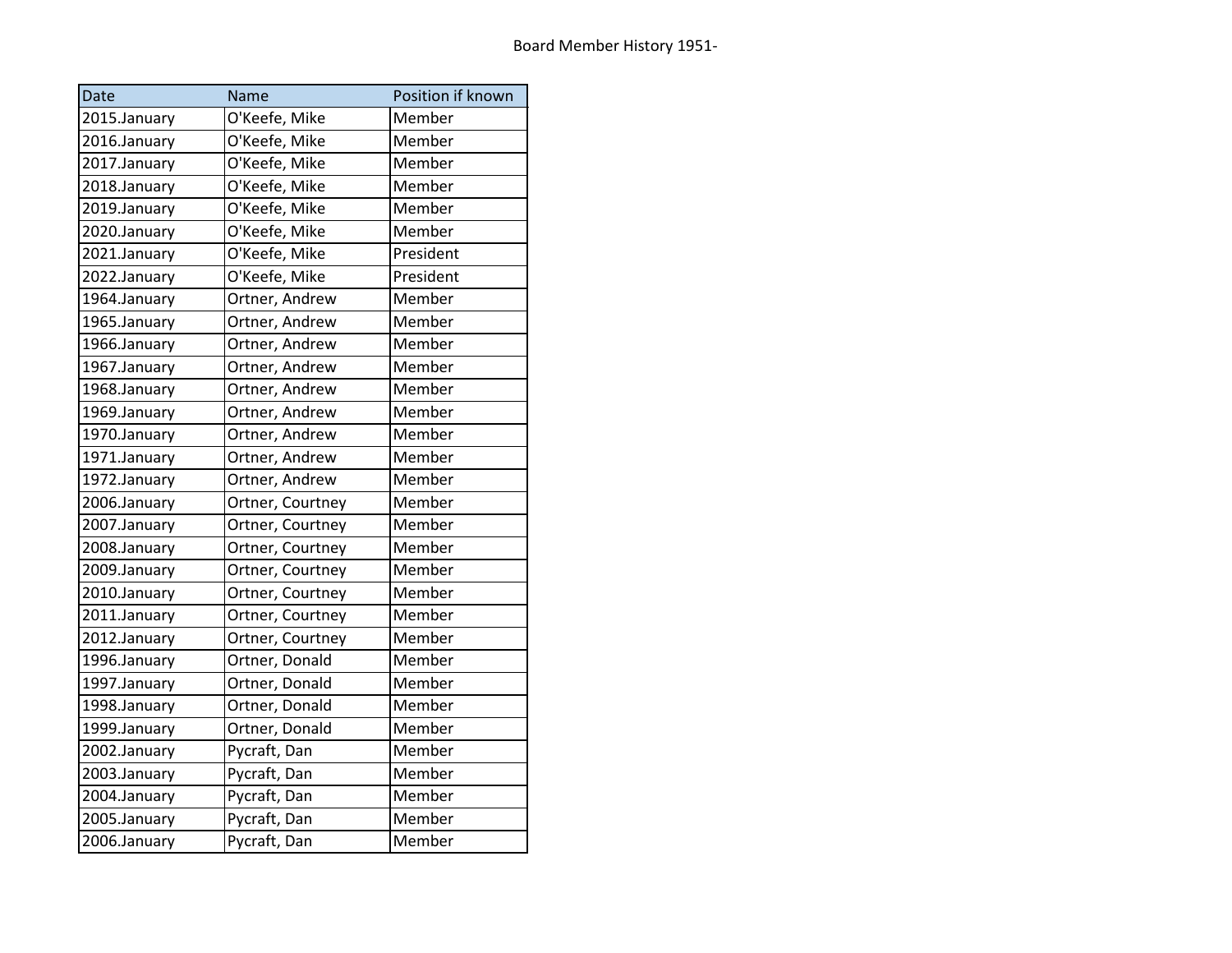| Date         | Name             | Position if known |
|--------------|------------------|-------------------|
| 2007.January | Pycraft, Dan     | Member            |
| 2008.January | Pycraft, Dan     | Member            |
| 2009.January | Pycraft, Dan     | Member            |
| 2010.January | Pycraft, Dan     | Member            |
| 2011.January | Pycraft, Dan     | Member            |
| 2012.January | Pycraft, Dan     | Member            |
| 2013.January | Pycraft, Dan     | Member            |
| 2014.January | Pycraft, Dan     | Member            |
| 2015.January | Pycraft, Dan     | Member            |
| 2016.January | Pycraft, Dan     | Member            |
| 2017.January | Pycraft, Dan     | Member            |
| 2018.January | Pycraft, Dan     | Member            |
| 2019.January | Pycraft, Dan     | Member            |
| 2020.January | Pycraft, Dan     | Member            |
| 2021.January | Pycraft, Dan     | Member            |
| 2022.January | Pycraft, Dan     | Member            |
| 1953.January | Reinhard, George | Member            |
| 1954.January | Reinhard, George | Member            |
| 1955.January | Reinhard, George | Member            |
| 1956.January | Reinhard, George | Member            |
| 1957.January | Reinhard, George | Member            |
| 1958.January | Reinhard, George | Member            |
| 1959.January | Reinhard, George | Member            |
| 1960.January | Reinhard, George | Member            |
| 1961.January | Reinhard, George | Member            |
| 1962.January | Reinhard, George | Member            |
| 1963.January | Reinhard, George | Member            |
| 1988.January | Tokas, Robert    | Member            |
| 1989.January | Tokas, Robert    | Member            |
| 1971.January | Tuttle, Luella   | Member            |
| 1972.January | Tuttle, Luella   | Member            |
| 1973.January | Tuttle, Luella   | Member            |
| 1974.January | Tuttle, Luella   | Member            |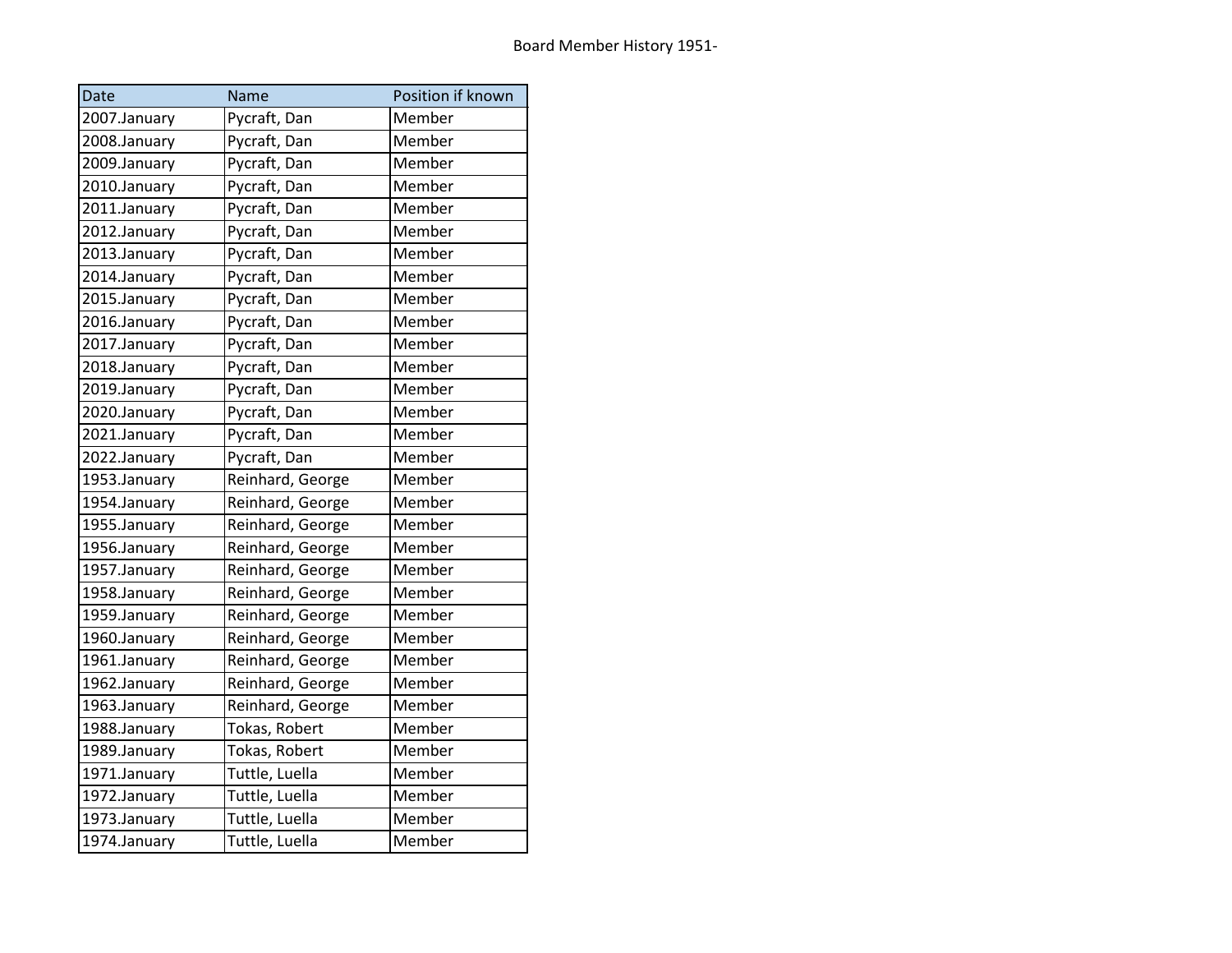| Date         | Name             | Position if known |
|--------------|------------------|-------------------|
| 1975.January | Tuttle, Luella   | Member            |
| 1976.January | Tuttle, Luella   | Member            |
| 1977.January | Tuttle, Luella   | Member            |
| 1978.January | Tuttle, Luella   | Member            |
| 1979.January | Tuttle, Luella   | Member            |
| 1980.January | Tuttle, Luella   | Member            |
| 1981.January | Tuttle, Luella   | Member            |
| 1982.January | Tuttle, Luella   | Member            |
| 1983.January | Tuttle, Luella   | Member            |
| 1984.January | Tuttle, Luella   | Member            |
| 1985.January | Tuttle, Luella   | Member            |
| 1986.January | Tuttle, Luella   | Member            |
| 1987.January | Tuttle, Luella   | Member            |
| 1988.January | Tuttle, Luella   | Member            |
| 1989.January | Tuttle, Luella   | Member            |
| 1981.January | Von Gunten, Lois | Member            |
| 1984.January | Von Gunten, Lois | Member            |
| 1985.January | Von Gunten, Lois | Member            |
| 1986.January | Von Gunten, Lois | Member            |
| 1953.January | Wasem, Willis    | Member            |
| 1954.January | Wasem, Willis    | Member            |
| 1955.January | Wasem, Willis    | Member            |
| 1956.January | Wasem, Willis    | Member            |
| 1957.January | Wasem, Willis    | Member            |
| 1958.January | Wasem, Willis    | Member            |
| 1959.January | Wasem, Willis    | Member            |
| 1960.January | Wasem, Willis    | Member            |
| 1961.January | Wasem, Willis    | Member            |
| 1962.January | Wasem, Willis    | Member            |
| 1963.January | Wasem, Willis    | Member            |
| 1964.January | Wasem, Willis    | Member            |
| 1965.January | Wasem, Willis    | Member            |
| 1966.January | Wasem, Willis    | Member            |